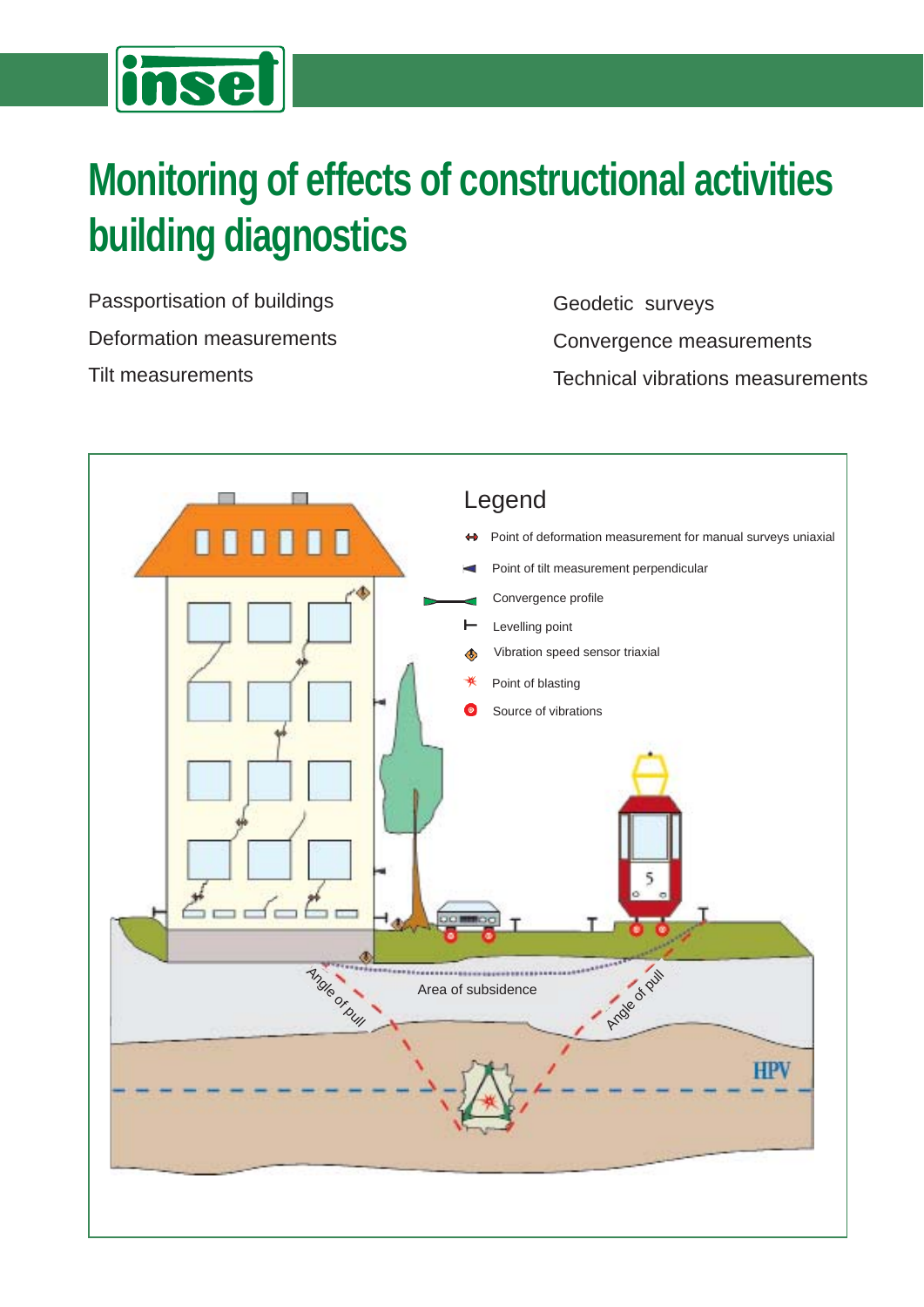



## **Pasportisation of buildings**

is used for recording of the condition (disturabance) of buildings using protocols, photo and video documentation. The ouput is a report of the inspection including the protocol and visual evidence. Passportisation is used e.g. for documetation of effects of construction on the selected building, expert opinions, monotoring projects when the results of passportisation are used to determine lacations of probes and sensors for deformation and tilt measurements, atc.

**CORD** 

*Portable deformation gauge*

# **Deformation measurements**

serve to determine development of existing clefts etc. Deformation measuremtent includes temperature measurement of the masonry at the point of the cleft. Results of deformation measurments are used for ducumetation of effects of construction on the sected building, expert opinions, etc.



*Deformation graph*

*Automatic measurement of cleft development*

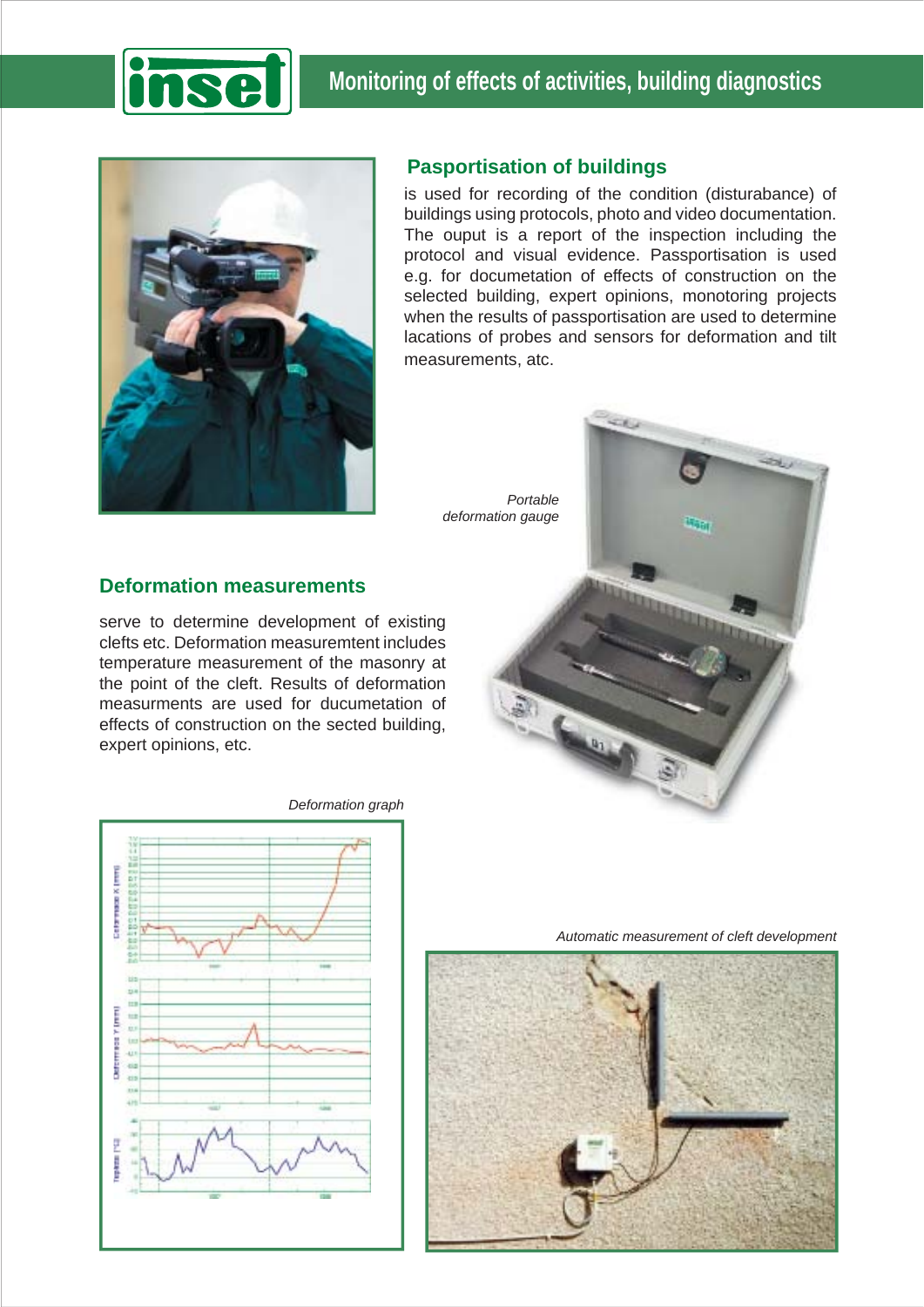



*Tilt measurements*

#### **Tilt measurements**

serve to establish changes in the tilt of bearing structures of the monitored object. The measurements are taken in two mutually perpendicular planes. Tilt measurement results are used for documentation of effects of construction on the selected building, expert opinions, etc.



## **Geodetic measurements**

serve to determine elevations, differences in elevation, vertical and horizontal shifts of minitored points stabilised in the terrain or on buildings. We deliver an array of geodetic measurements utilised in civil engineering, including surveys of underground areas and convergence measurements , in accordance with the requirement. Results of geodetic measurements are used for documentation of effects of construction on the selected building, expert opinions, etc.

*Geodetic measurement graph*





*Map of a normal fault hollow during tunnelling and excavating*

*Levelling measurement*